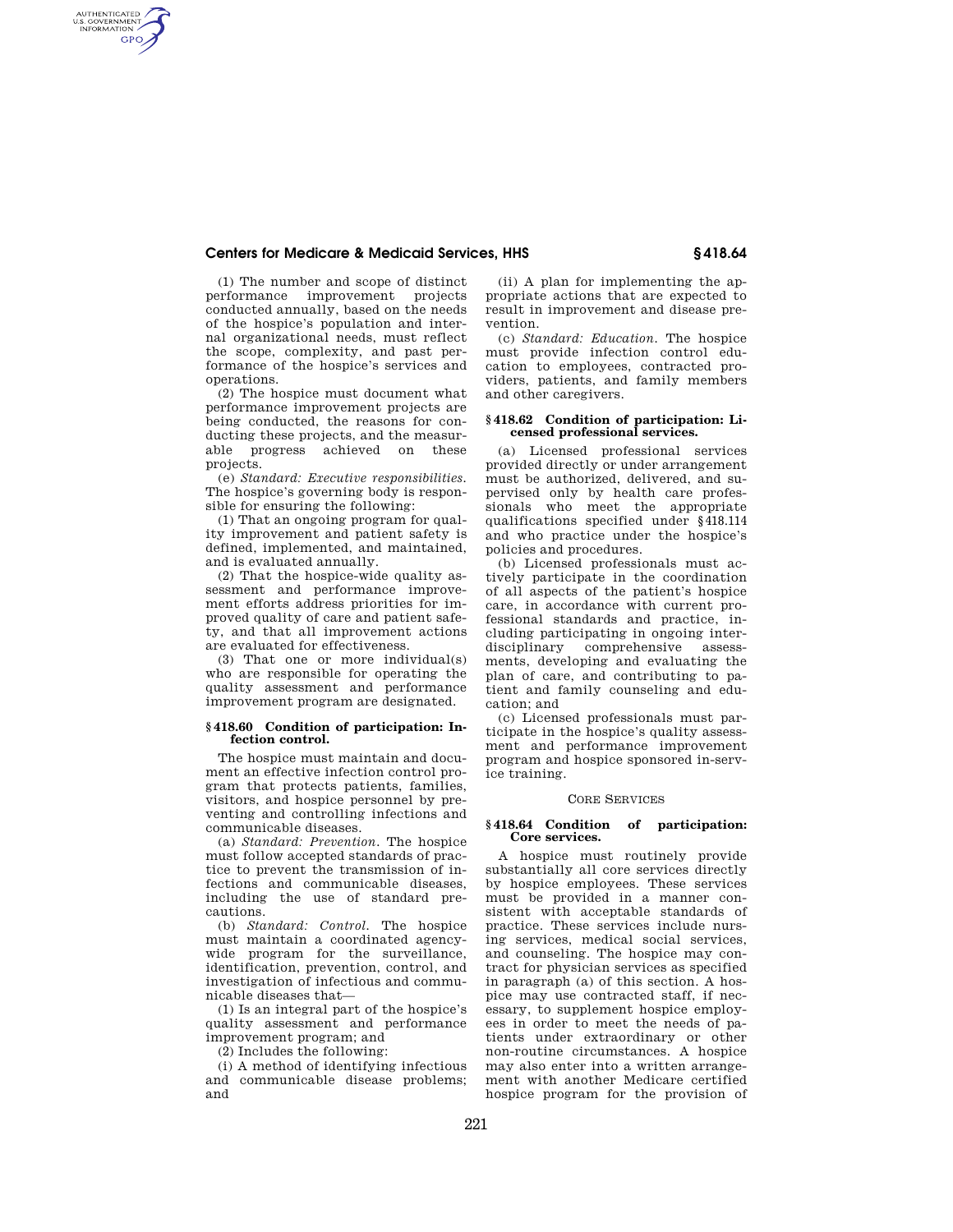# **§ 418.64 42 CFR Ch. IV (10–1–10 Edition)**

core services to supplement hospice employee/staff to meet the needs of patients. Circumstances under which a hospice may enter into a written arrangement for the provision of core services include: Unanticipated periods of high patient loads, staffing shortages due to illness or other short-term temporary situations that interrupt patient care; and temporary travel of a patient outside of the hospice's service area.

(a) *Standard: Physician services.* The hospice medical director, physician employees, and contracted physician(s) of the hospice, in conjunction with the patient's attending physician, are responsible for the palliation and management of the terminal illness and conditions related to the terminal illness.

(1) All physician employees and those under contract, must function under the supervision of the hospice medical director.

(2) All physician employees and those under contract shall meet this requirement by either providing the services directly or through coordinating patient care with the attending physician.

(3) If the attending physician is unavailable, the medical director, contracted physician, and/or hospice physician employee is responsible for meeting the medical needs of the patient.

(b) *Standard: Nursing services.* (1) The hospice must provide nursing care and services by or under the supervision of a registered nurse. Nursing services must ensure that the nursing needs of the patient are met as identified in the patient's initial assessment, comprehensive assessment, and updated assessments.

(2) If State law permits registered nurses to see, treat, and write orders for patients, then registered nurses may provide services to beneficiaries receiving hospice care.

(3) Highly specialized nursing services that are provided so infrequently that the provision of such services by direct hospice employees would be impracticable and prohibitively expensive, may be provided under contract.

(c) *Standard: Medical social services.*  Medical social services must be provided by a qualified social worker, under the direction of a physician. Social work services must be based on the patient's psychosocial assessment and the patient's and family's needs and acceptance of these services.

(d) *Standard: Counseling services.*  Counseling services must be available to the patient and family to assist the patient and family in minimizing the stress and problems that arise from the terminal illness, related conditions, and the dying process. Counseling services must include, but are not limited to, the following:

(1) *Bereavement counseling.* The hospice must:

(i) Have an organized program for the provision of bereavement services furnished under the supervision of a qualified professional with experience or education in grief or loss counseling.

(ii) Make bereavement services available to the family and other individuals in the bereavement plan of care up to 1 year following the death of the patient. Bereavement counseling also extends to residents of a SNF/NF or ICF/ MR when appropriate and identified in the bereavement plan of care.

(iii) Ensure that bereavement services reflect the needs of the bereaved.

(iv) Develop a bereavement plan of care that notes the kind of bereavement services to be offered and the frequency of service delivery. A special coverage provision for bereavement counseling is specified in §418.204(c).

(2) *Dietary counseling.* Dietary counseling, when identified in the plan of care, must be performed by a qualified individual, which include dietitians as well as nurses and other individuals who are able to address and assure that the dietary needs of the patient are met.

(3) *Spiritual counseling.* The hospice must:

(i) Provide an assessment of the patient's and family's spiritual needs.

(ii) Provide spiritual counseling to meet these needs in accordance with the patient's and family's acceptance of this service, and in a manner consistent with patient and family beliefs and desires.

(iii) Make all reasonable efforts to facilitate visits by local clergy, pastoral counselors, or other individuals who